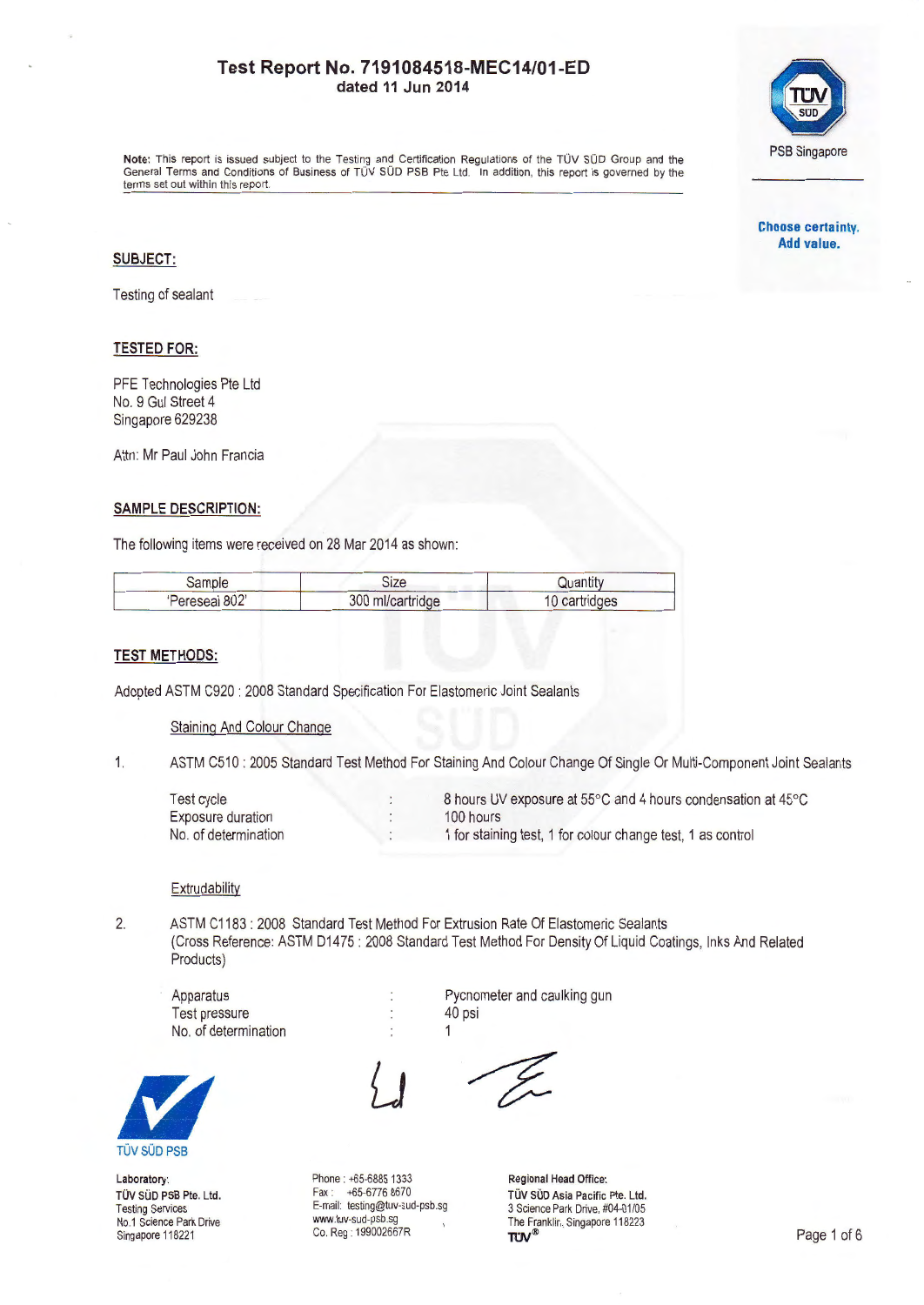

### Flow Properties

3. ASTM C639: 2007 Standard Test Method For Rheological (Flow) Properties Of Elastomeric Sealants

| Method                | $\mathbf{r}$        | Test method for 'Type II' sealant                       |
|-----------------------|---------------------|---------------------------------------------------------|
| Test conditions       | ٠<br>$\overline{a}$ | a) $4.4^{\circ}$ C in environmental chamber for 4 hours |
|                       |                     | b) $50^{\circ}$ C in oven for 4 hours                   |
| No. of determinations |                     | 2 for vertical and horizontal displacements             |
|                       |                     |                                                         |

### **Hardness**

4. ASTM C661 : 2006 Standard Test Method For Indentation Hardness Of Elastomeric-Type Sealants By Means Of A Durometer

### Test Conditions:

- a) 23°C and 50% relative humidity for 7 days
- b) 38°C and 95% relative humidity for 7 days
- c)  $23^{\circ}$ C and 50% relative humidity for 7 days<br>No. of determinations
- 2, 3 points per test piece

### Tack-Free Time

5. ASTM C679 : 2003 Standard Test Method For Tack-Free Time Of Elastomeric Sealants

No. of determinations 2

### Cyclic Adhesion & Cohesion

6. ASTM C719 : 2005 Standard Test Method For Adhesion And Cohesion Of Elastomeric Joint Sealants Under Cyclic Movement (Hockman Cycle)

## Test Conditions:

- a) 23°C and 50% relative humidity for 7 days
- b) 38°C and 95% relative humidity for 7 days
- c) 23°C and 50% relative humidity for 7 days
- d) Immersion in distilled water at 23°C for 7 days
- e) Drying in oven at 70°C for 7 days

## Cyclic Test Conditions:

Stage A-10 cycles of joint movements:

- a) The joint width was compressed from 12.7mm to 9.5mm at 3.2 mm/h
- b) It was extended from 9.5mm to 15.9mm at 3.2 mm/h
- c) It was compressed again from 15.9mm to 12.7mm at 3.2 mm/h

Stage 8-10 cycles of joint movements:

- a) The joint width was compressed to 9.5mm and conditioned at 70°C for 16 to 20 hours
- b) After ageing, the test specimens were cooled to 23°C for 2 to 3 hours
- c) The joint width was extended to 15.9mm at -26°C and 3.2 mm/h
- d) The specimens were removed and allowed to condition to room temperature
- No. of determinations 3

- Er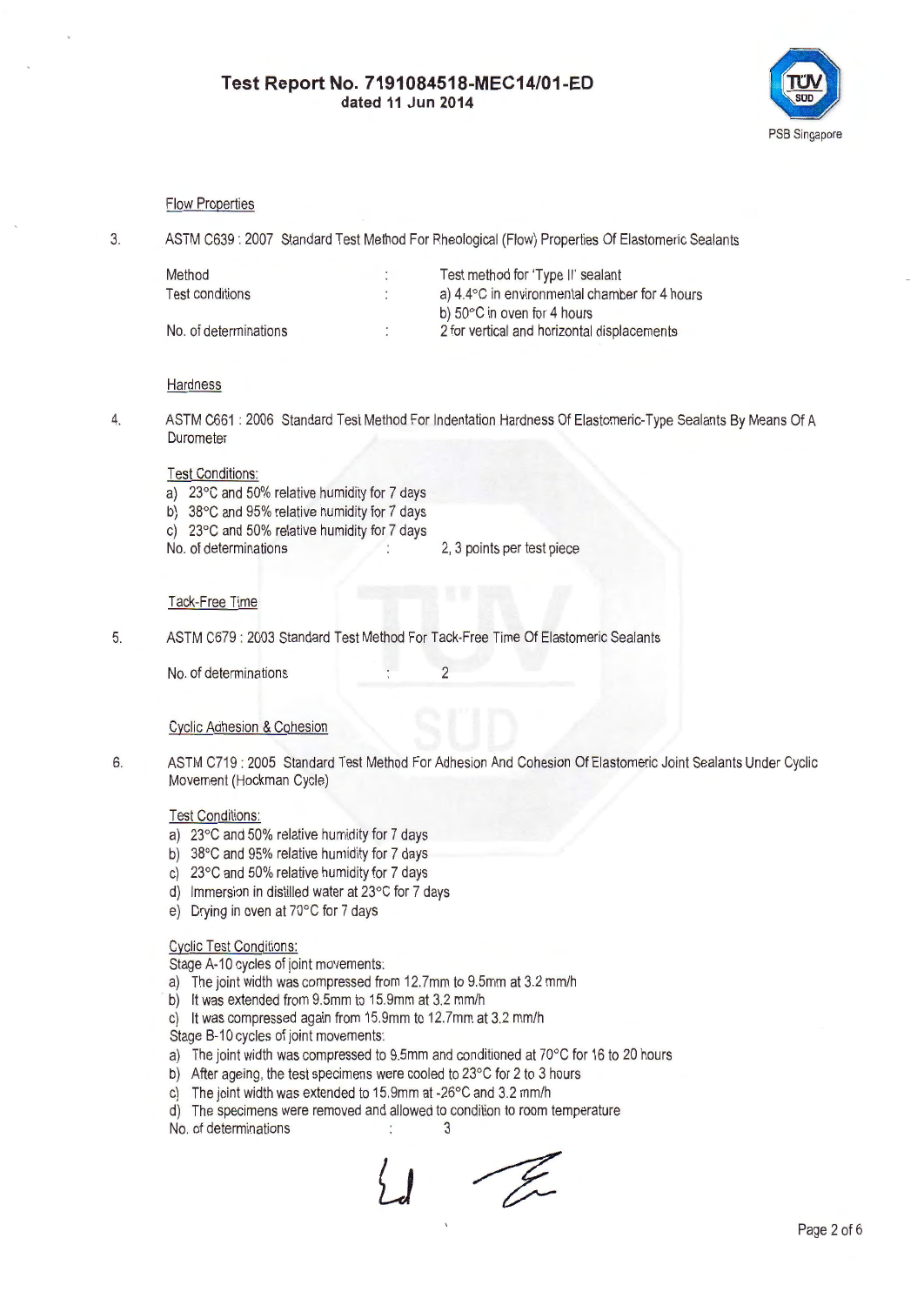

## Effects Of Heat Ageing

7. ASTM C1246 : 2006 Standard Test Method For Effects Of Heat Ageing On Weight Loss, Cracking, And Chalking Of Elastomeric Sealants After Cure

Test Conditions:

a) 23°C and 50% relative humidity for 28 days b) 70°C for 21 days No. of determinations 3, 1 as control

## Effects Of Accelerated Weathering

8. Adopted ASTM C793 : 2005 Standard Test Method For Effects Of Accelerated Weathering On Elastomeric Joint Sealants

| <b>Test cycle</b>        | 8 hours UV exposure at 55°C and 4 hours condensation at 45°C |
|--------------------------|--------------------------------------------------------------|
| Lamp designation         | Fluorescent UVA 340 mm                                       |
| <b>Exposure duration</b> | 250 hours                                                    |
| No. of determinations    | $3(1$ as control)                                            |
| <b>Bend test</b>         |                                                              |
| Apparatus                | Steel mandrel                                                |
| <b>Test condition</b>    | -26°C for 24 hours                                           |
| No. of determinations    |                                                              |

### Adhesion-In-Peel

9. ASTM C794 : 2006 Standard Test Method For Adhesion-In-Peel Of Elastomeric Joint Sealants

### Test Conditions:

- a) 23°C and 50% relative humidity for 7 days
- b) 38°C and 95% relative humidity for 7 days
- c) 23°C and 50% relative humidity for 7 days
- d) Immersion in water at 23°C for 7 days
- Crosshead speed 50.8 mm/min No. of determinations  $\qquad \qquad$  : 4

## Material Identification/Verification

10. Material Identification/Verification By Fourier Transform Infra-Red Spectrometric Analysis (FTIR)

## **CONDITIONING:**

Unless otherwise specified, all test specimens were tested at  $23 \pm 2^{\circ}$ C and  $65 \pm 5$ % relative humidity.

 $\frac{1}{2}$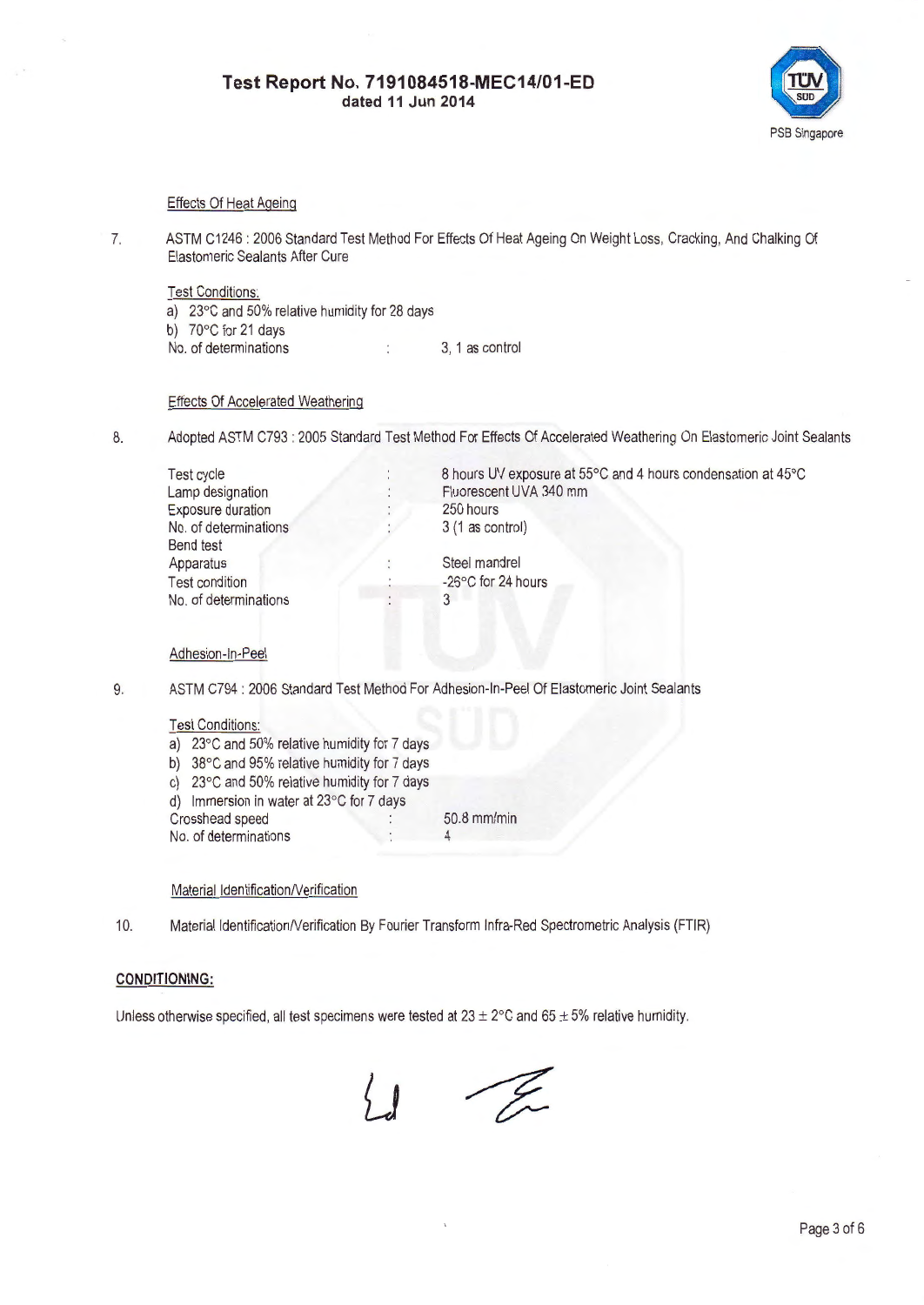

## **TEST RESULTS:**

|    |                                                                                               |                                                                                                                                                                                                                             | ASTM C920 : 2008 Standard Specification                                                                                                                                                                                                       |
|----|-----------------------------------------------------------------------------------------------|-----------------------------------------------------------------------------------------------------------------------------------------------------------------------------------------------------------------------------|-----------------------------------------------------------------------------------------------------------------------------------------------------------------------------------------------------------------------------------------------|
|    | Test                                                                                          | 'Pereseal 802'                                                                                                                                                                                                              | For Elastomeric Joint Sealants                                                                                                                                                                                                                |
|    | 1. Staining And Colour Change                                                                 | No staining and no colour change                                                                                                                                                                                            | The sealant shall not cause any visible staining<br>on the top surface of a white cement mortar<br>base                                                                                                                                       |
|    | 2. Extrudability                                                                              | $>10$ ml/min                                                                                                                                                                                                                | Type S (single component), grade NS (non-<br>sag or gunnable sealant) shall have an<br>extrusion rate time of not < 10 ml/min                                                                                                                 |
|    | 3. Rheological (Flow) Properties                                                              | Vertical displacement: 0 mm sag<br>Horizontal displacement: No deformation                                                                                                                                                  | Grade NS (non-sag) or gunnable sealant shall<br>have flow characteristics such that it does not<br>sag >4.8mm in vertical displacement and shall<br>show no deformation in horizontal<br>displacement (refers to Types II and IV<br>sealants) |
|    | 4. Indentation Hardness<br>test piece 1, average<br>test piece 2, average                     | 20<br>20                                                                                                                                                                                                                    | T (traffic) sealant shall have a hardness<br>reading of not <25 or >50 after being properly<br>cured<br>NT (non-traffic) sealant shall have a hardness<br>reading of not <15 or >50 after being properly<br>cured                             |
|    | 5. Tack-Free Time                                                                             | No transfer of test specimens to the<br>polyethylene film                                                                                                                                                                   | There shall be no transfer of the sealant to the<br>polyethylene film when tested at 72 hours                                                                                                                                                 |
|    | 6. Adhesion & Cohesion Under<br><b>Cyclic Movement</b>                                        | No bond failure                                                                                                                                                                                                             | The total loss in bond and cohesion areas<br>among the three specimens tested for each<br>surface shall not be >9 cm <sup>2</sup> with mortar<br>substrates                                                                                   |
| 7. | Effects Of Heat Ageing On<br>Weight Loss, Cracking And<br>Chalking, average                   | 0.4%<br>No cracking and chalking                                                                                                                                                                                            | The sealant shall not lose >7% of its original<br>weight or show any cracking and chalking                                                                                                                                                    |
| 8. | <b>Effects Of Accelerated</b><br>Weathering                                                   | No cracks after UV exposure<br>and bend test                                                                                                                                                                                | The sealant shall show no cracks after the<br>specified UV exposure and shall show no<br>cracks after exposure at cold temperature and<br>the bend test                                                                                       |
| 9. | Adhesion-In-Peel, average<br>test sample 1<br>test sample 2<br>test sample 3<br>test sample 4 | 42.8 N (9.6 lbf)<br>46.2 N (10.4 lbf)<br>38.3 N (8.6 lbf)<br>48.8 N (11.0 lbf)<br>37.9 N (8.5 lbf)<br>cohesive failure within the sealant and no<br>adhesive bond loss between sealant and<br>substrate for each test piece | The peel strength for each individual test shall<br>not be <22.2 N (5 lbf) and the sealant shall<br>show no >25% adhesive bond loss for each<br>individual test                                                                               |
|    | 10. Material Identification/<br>Verification By FTIR                                          | Silicone-based material<br>(refer to Figure 1)                                                                                                                                                                              |                                                                                                                                                                                                                                               |

## **REMARKS:**

The test conditions for staining and colour change tests and effects of accelerated weathering test were adopted from ASTM G154 : 2006 Standard Practice For Operating Fluorescent Light Apparatus For UV Exposure Of Non-Metallic Materials.

- T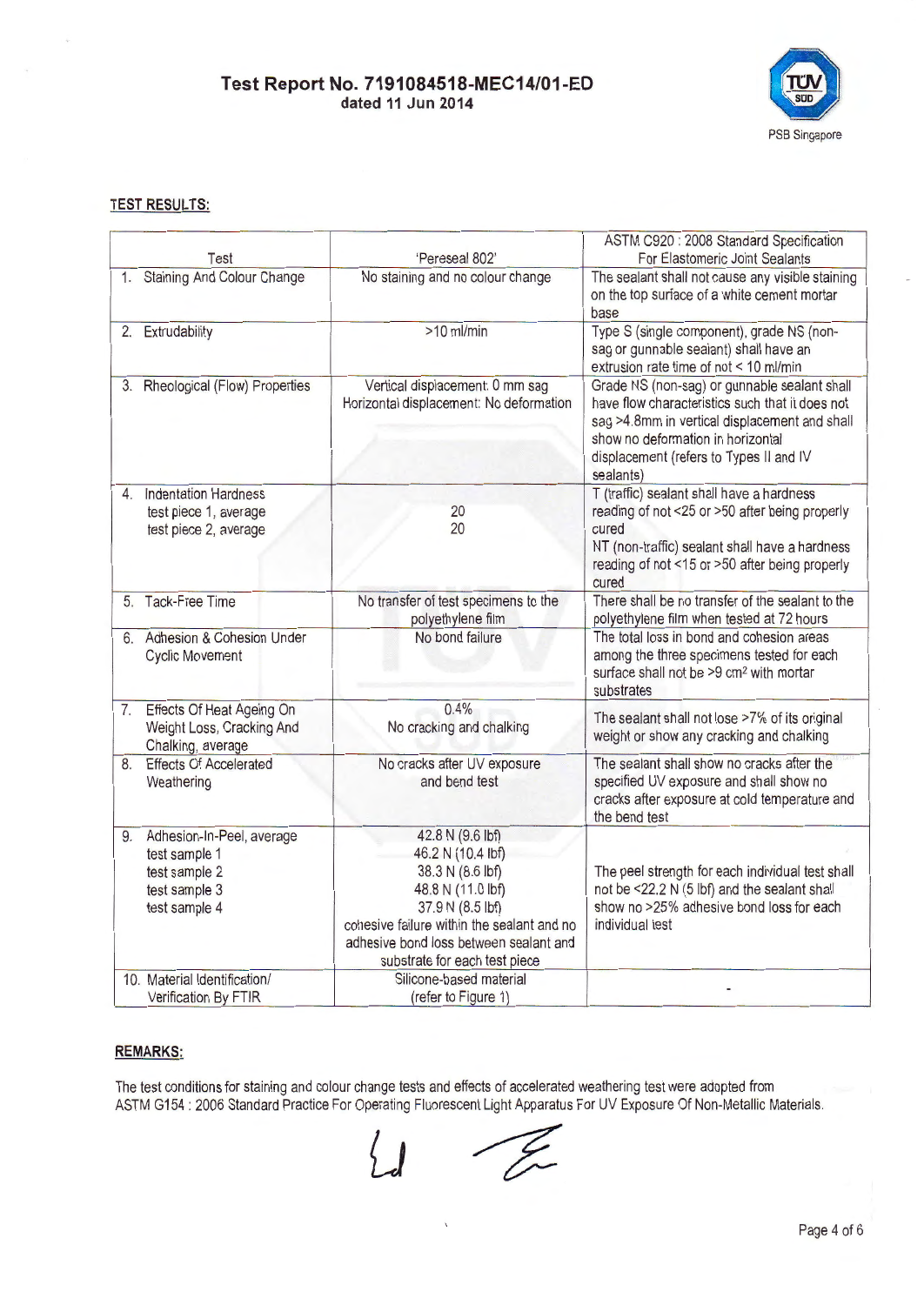

Eddie Suwand Senior Associate Engineer

Eng Aik How Product Manager Building

Mechanical Centre